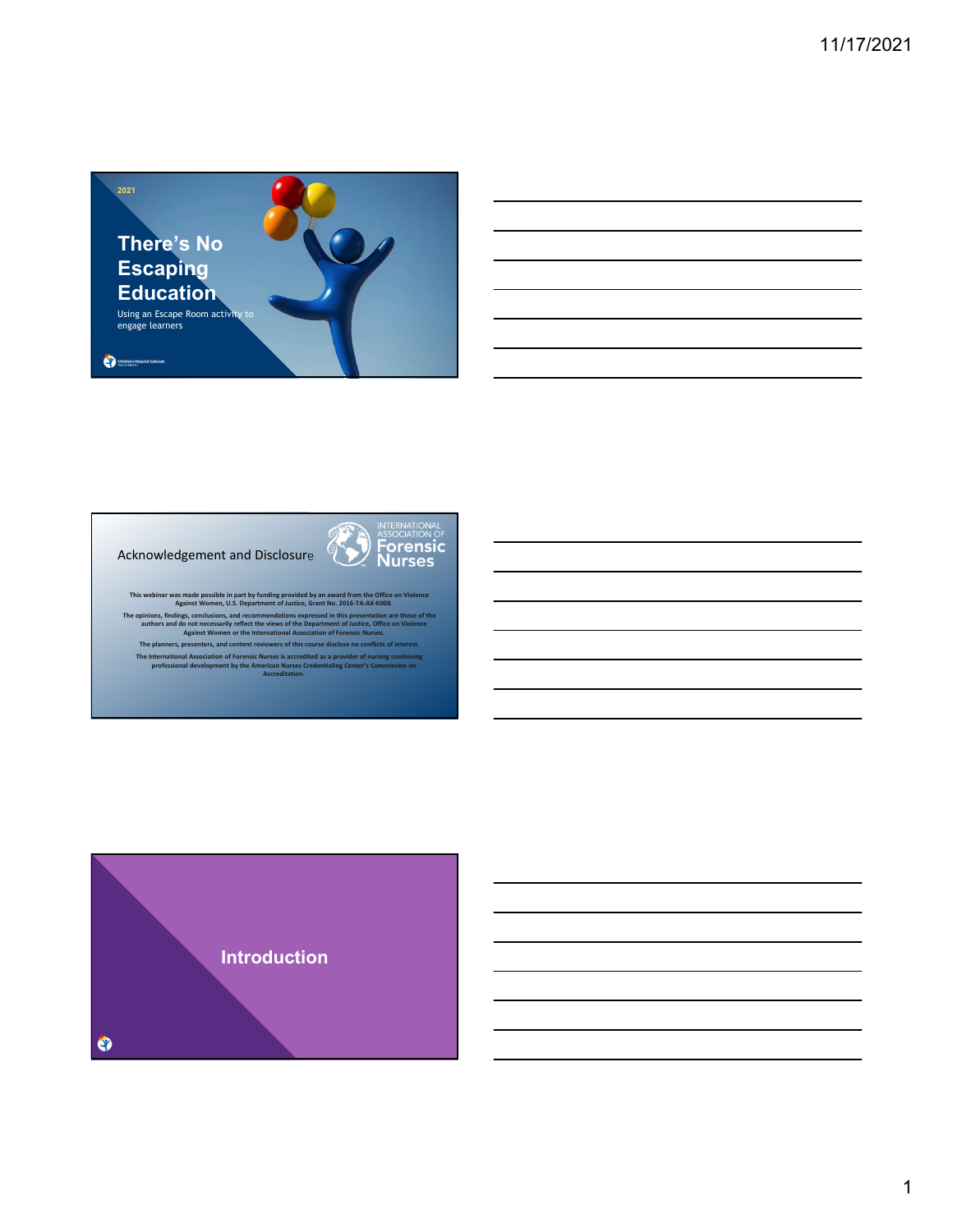# **Introduction**

 $\bullet$ 

Mary Smith, RN, BSN, CPEN, SANE-A<br>Clinical Nurse IV<br>Mary.Smith@ChildrensColorado.org<br>720.478.4462 (office)<br>303.408.0639 (cell)

Children's Hospital Colorado North Campus<br>5 years Emergency Room Nurse<br>2+ years FNE/SANE<br>2018 Innovation Award Recipient<br>2020 DAISY Award Recipient<br>2020-2022 IAFN Condapter Secretary<br>2021 ENA Annual Conference Poster Prese







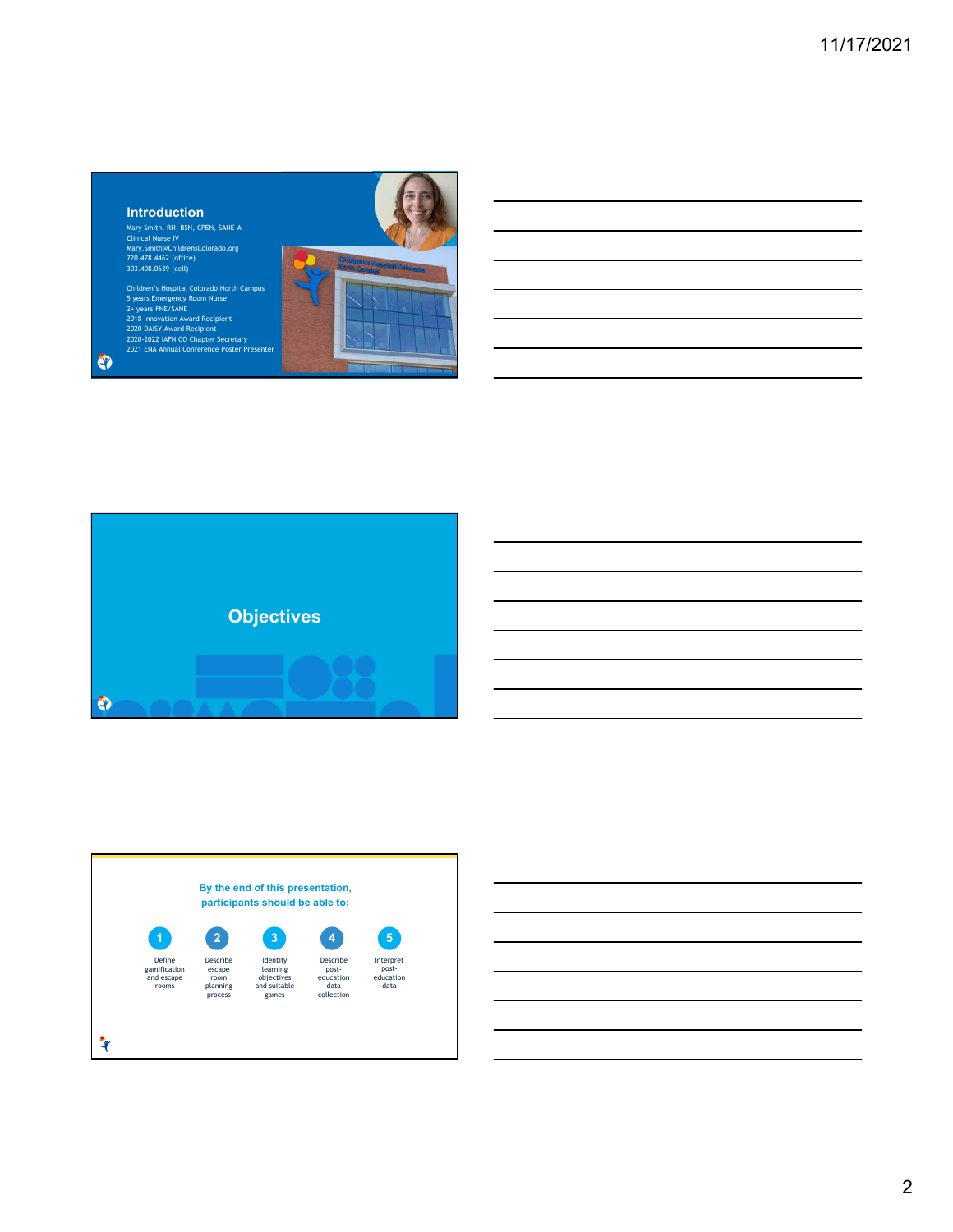

# **Landers, et al**

2019 Study Concluded:

- Increased student engagement can improve critical thinking performance
- Increased motivation to learn can lead to improved skill acquisition
- Gamification is likely to increase learning<br>motivation if they include game elements such as:<br>points, badges, team rankings/leaderboards,<br>quests, etc. as they fulfill a player's need for<br>success and have a goal-setting



## **Fotaris and Mastoras**

2019 Systematic Review Concluded:

- Educational escape rooms promoted teamwork and collaboration (41.2%), produced high levels of enjoyment (38.3%) and engagement (32.4%) • Students reported learning gain (30.9%) and increased motivation (29.4%) as they found learning through play more interesting.
- Another common advantage was social interaction and communication (27.9%); the escape room activity reinforced and strengthened social relationships, which helped establish a sense of belonging.
- Improved analytical skills such as critical thinking problem-solving (16.2%) and creativity (10.3%)

 $\bullet$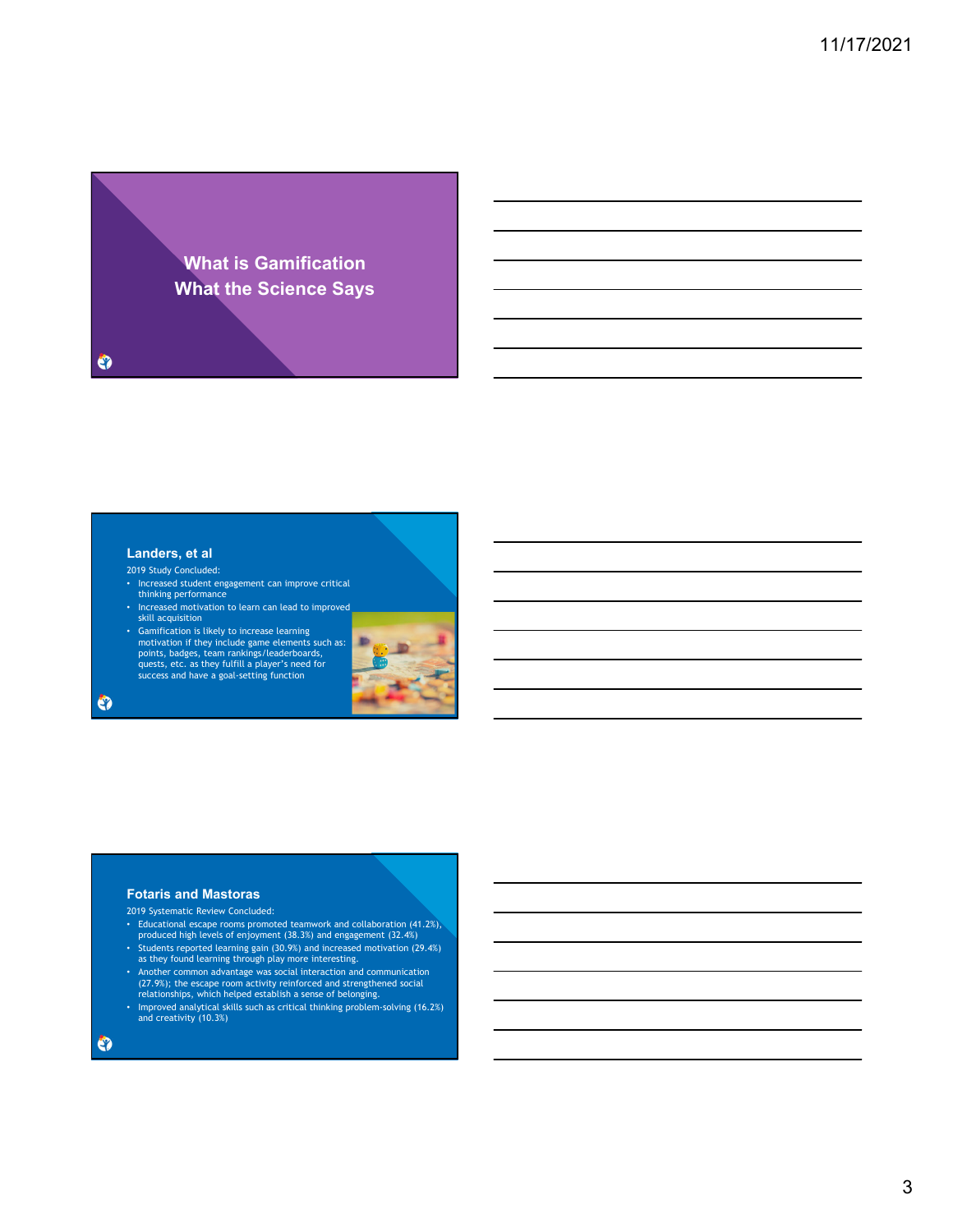# **Hermanns, et al**

 $\bullet$ 

2017 Study Offered These Lessons Learned:



- Start planning well in advance. • Test the puzzles to determine time involved.
- Re-review and refine the instructions.
- Engage other faculty to assist on the day of the event so that adequate support is provided to students.
- Create a fun scenario for the activity.
- Ensure positivity as well as short and specific goals.
- Tell the students, in advance, that the activity may be challenging

**What is an Escape Room**  $\bullet$ 

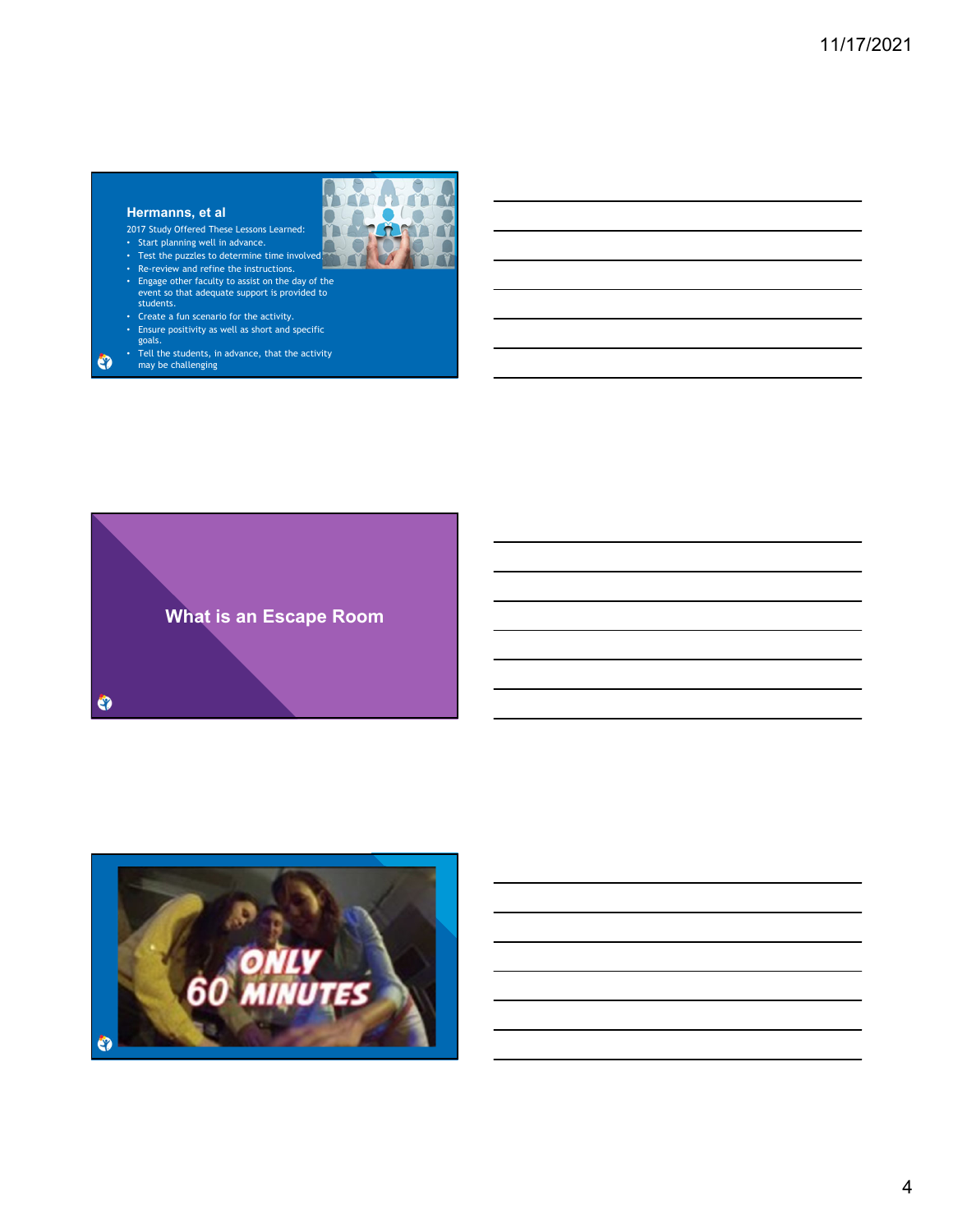**An Escape Room is a group activity that utilizes: Games Puzzles Locks Ciphers Mechanical Puzzles Logical Deduction Problem Solving**

• **Search engine results**

**May be group or individual** 

**With a specific end-goal or "escape" condition**

• **QR codes**

 $\bullet$ 

 $\bullet$ 

**A Digital Escape Room is an activity that utilizes technology (phones, tablets, or computers) to access puzzles, games, locks, and ciphers May use online applications like:** • **Social media** • **Maps**

**With a specific end-goal or "escape" condition**

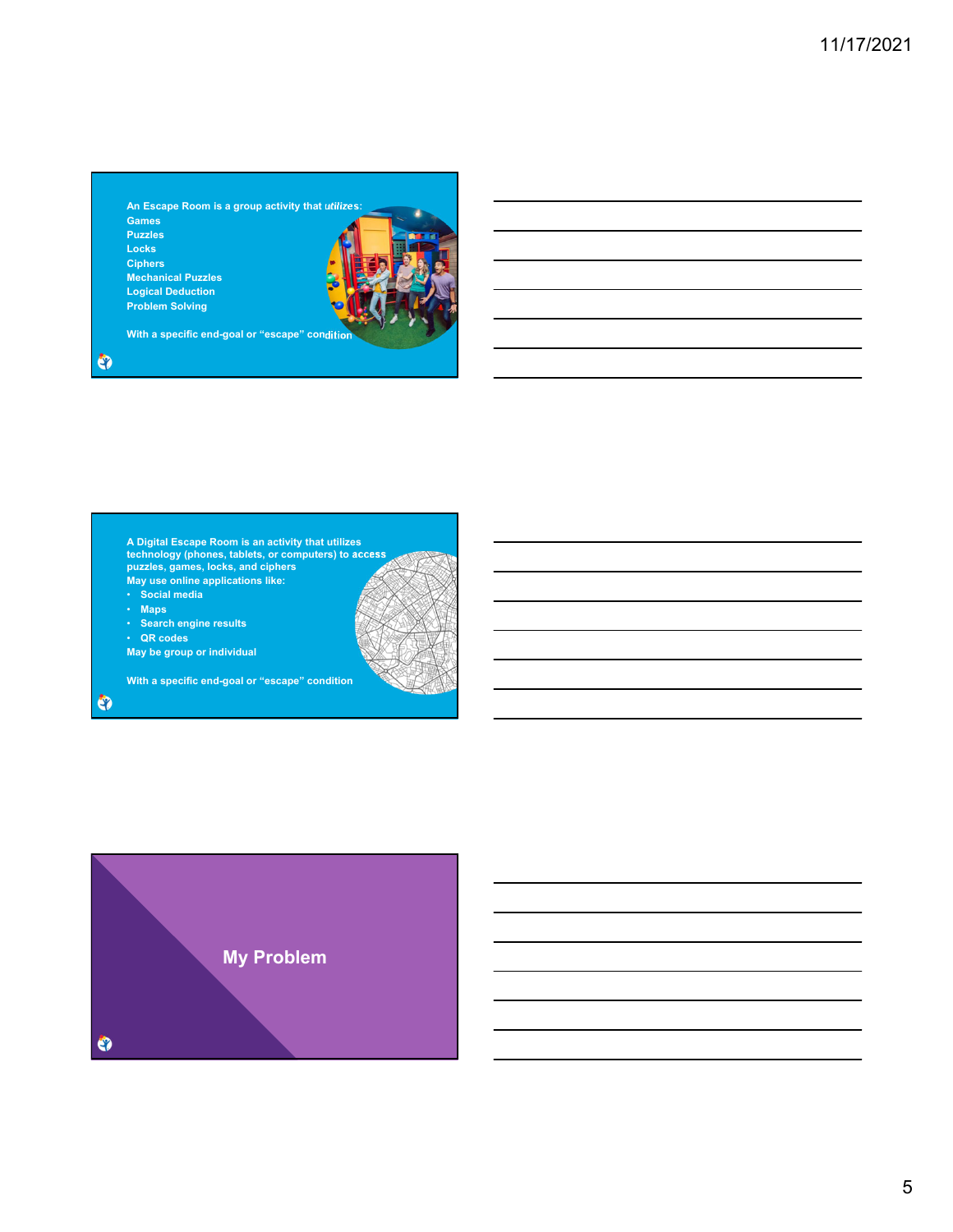## **Identified a Problem**

- Pediatric Network of Care expansion<br>from urgent care to emergency care<br>there been expanded the expansion with expanded<br>to conganization policy prohibited SANE<br>practice at network of care locations<br>• Beside RNs role and l
- 
- 

Essentially, bedside RNs had a lot to learn and have verbalized their reluctance due to subject matter





**Whoopie Cushion Problem**

<u> 1989 - Johann Harry Barn, mars ar brening ar yn y brening yn y brening yn y brening yn y brening yn y brening </u>

iq.

# **Identify a Problem**

- 
- Organization requiring increased team<br>
contradery<br>
New policy outlines expectation that<br>
team members must prank a co-worker<br>
once per week beginning January 2022<br>
Organization policy prohibits court<br>
Jesters being utilize
- 
- 
- 

Your team leaders don't know how to assess success of pranks, and team members think it is a waste of time



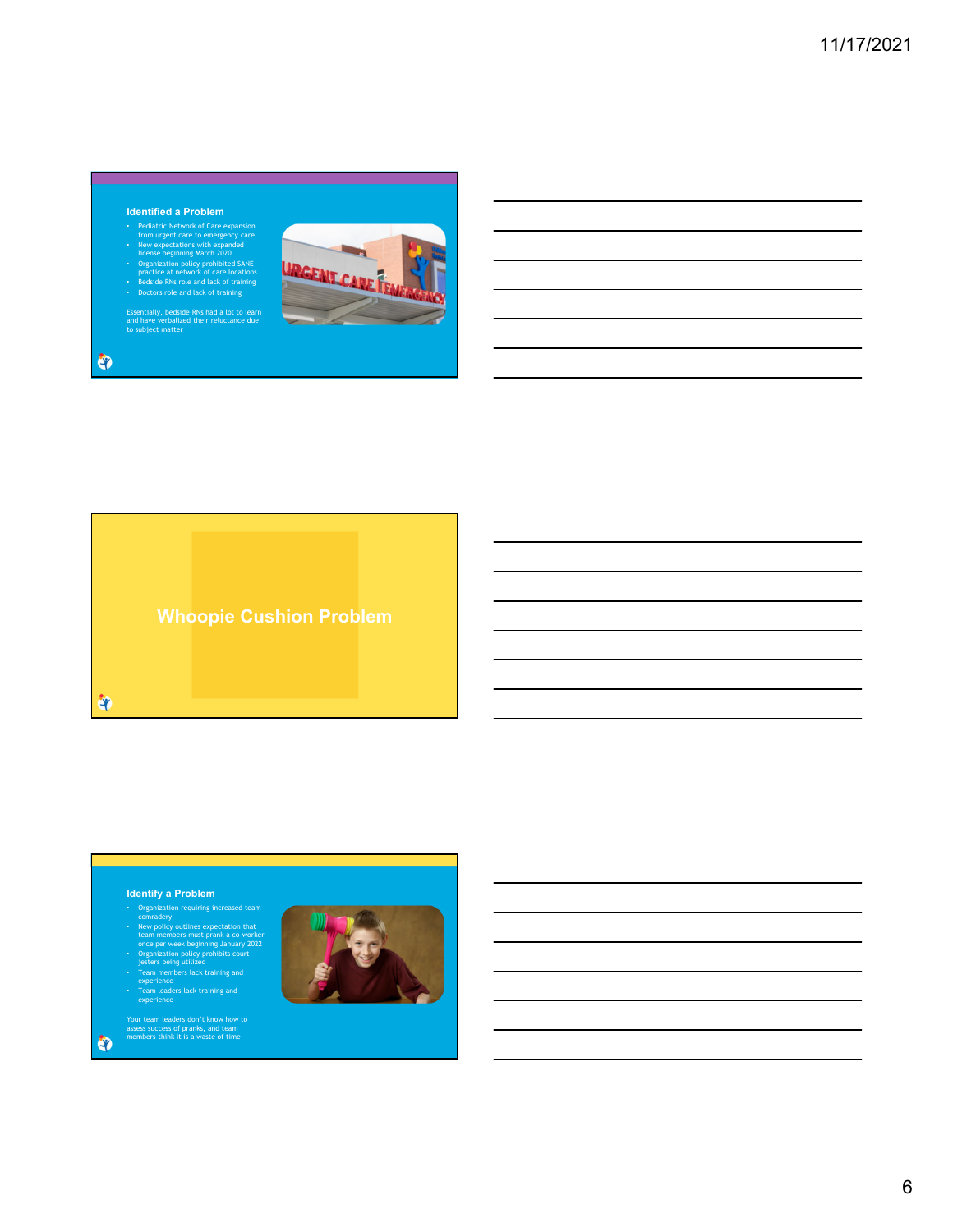

### **SMART Aim (March 2019)**

SPECIFIC: Educate RNs of their role caring for patients reporting sexual assault<br>MEASUREABLE: Increase knowledge of exam process by 50%, increase knowledge of supplies<br>by 50%, increase knowledge of trage process by 50%, in

the control of the control of the control of the control of the control of

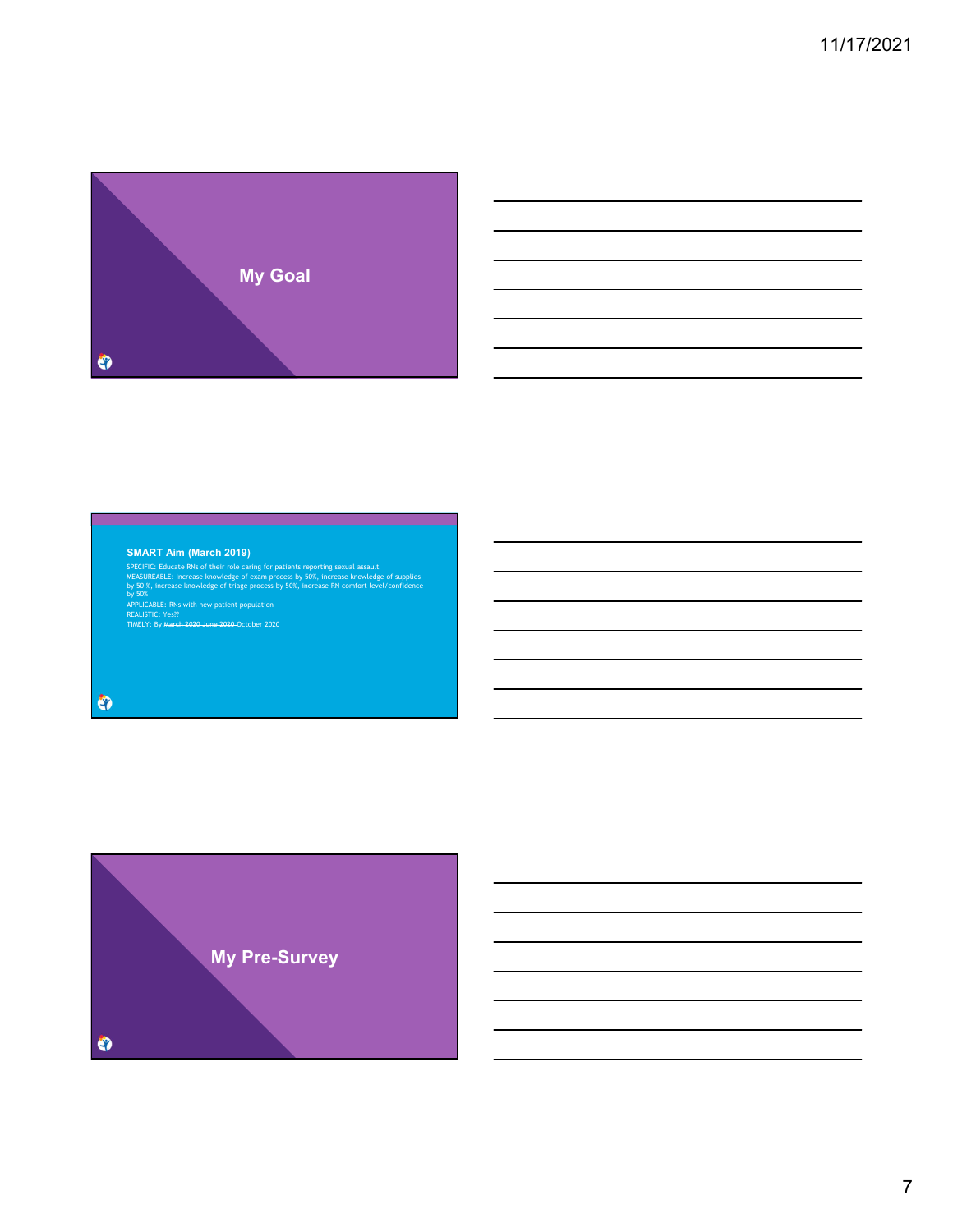

| <u> 1988 - Johann Stoff, amerikansk foarmen fan de Fryske kommunent fan de Fryske kommunent fan de Fryske kommun</u> |  |     |
|----------------------------------------------------------------------------------------------------------------------|--|-----|
|                                                                                                                      |  |     |
| and the contract of the contract of the contract of the contract of the contract of the contract of the contract of  |  | ___ |
|                                                                                                                      |  |     |
| <u> Andreas Andreas Andreas Andreas Andreas Andreas Andreas Andreas Andreas Andreas Andreas Andreas Andreas Andr</u> |  |     |
| and the contract of the contract of the contract of the contract of the contract of the contract of the contract of  |  |     |
| the contract of the contract of the contract of the contract of the contract of                                      |  |     |
|                                                                                                                      |  |     |



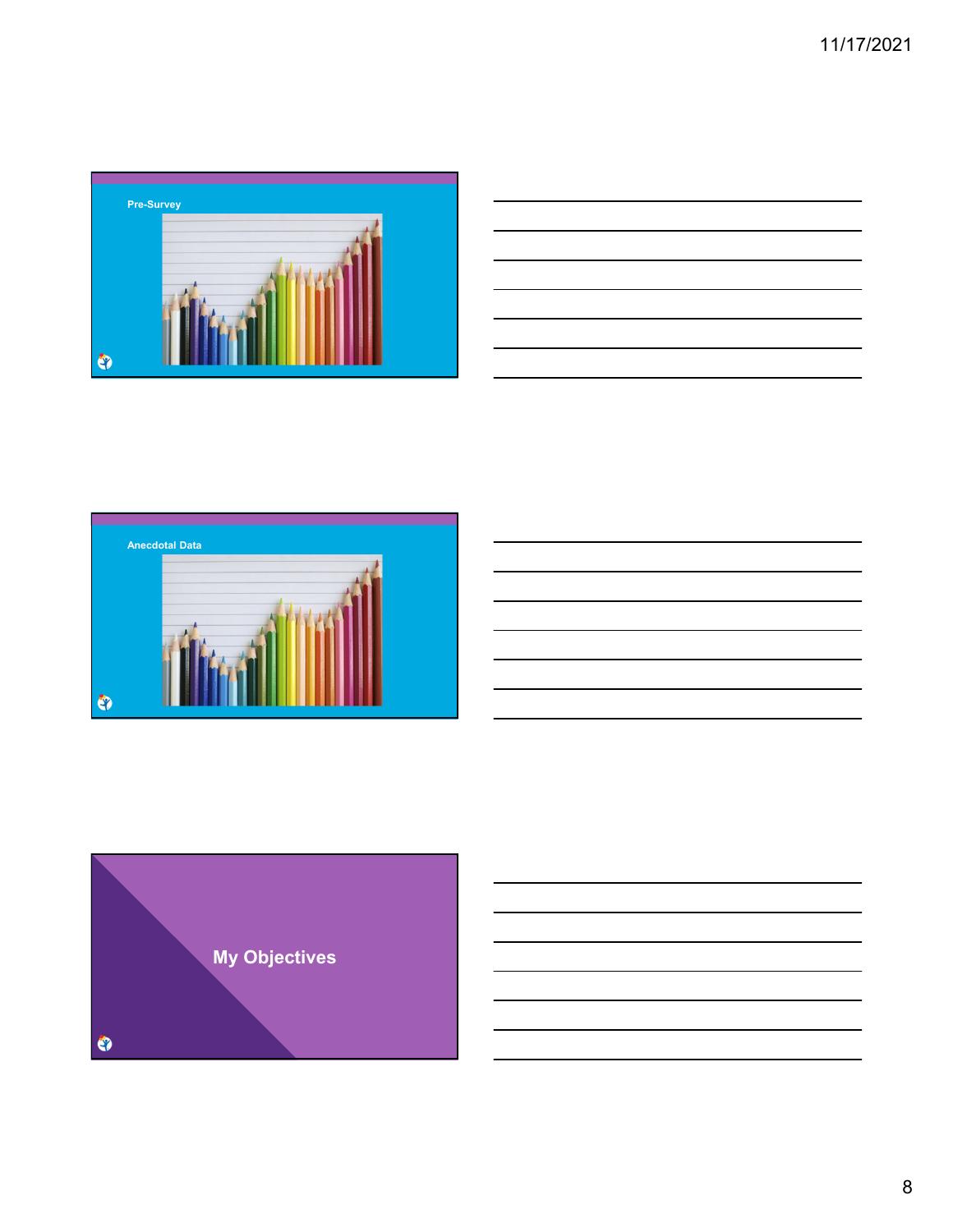## **My Objectives – SA related**

- 
- 
- 
- 
- -
- Mandatory Reporting policy applicable<br>• Riverdisciplinary staff's roles<br>• Riv role<br>• Provider role<br>• Provider role<br>• Latroduction and define new terms<br>• Call to action (why they need to know)<br>• Remove stereotyping of SA
- 
- 

• CHARTNIC Dos and DON'Ts<br>
• Labs likely to be ordered<br>
• Medications likely to be ordered<br>
• Medications likely to be ordered<br>
• Manitalning photos<br>
• Manitalning chains of custody<br>
• Use of locking cant<br>
• Interacting wi

- 
- 
- 
- 
- 
- 

 $\bullet$ 

# **My Objectives – Other**

- 
- 
- Where to access paper charts during downtime<br>• Introduce downtime lab requisitions<br>• Increase familiarity with downtime order forms<br>• Increase familiarity with downtime RN triage and assessment forms<br>• Limitations of new

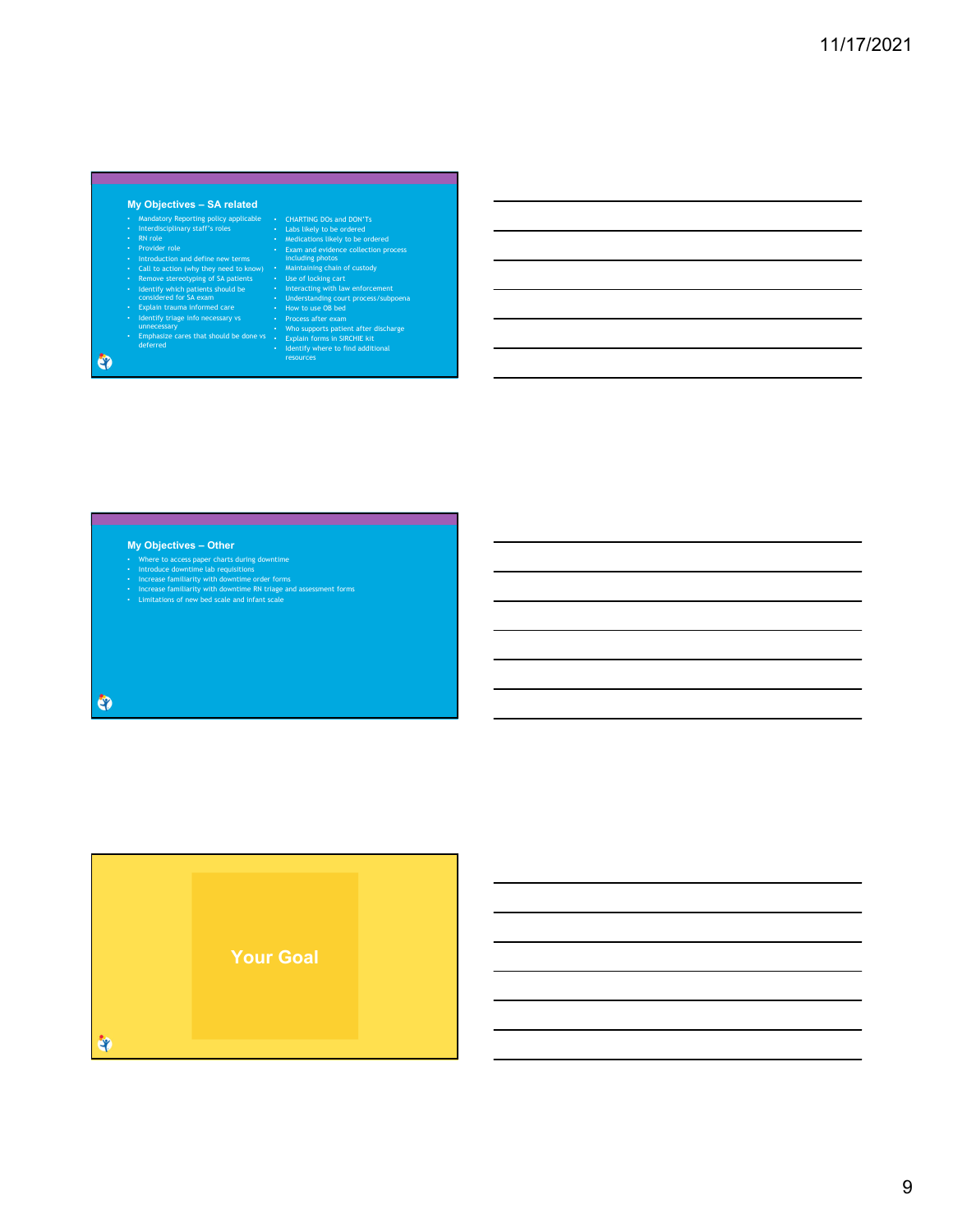# **SMART Aim (March 2021)**

SPECIFIC: Educate team members how to use whoopie cushions to increase pranking to once<br>weekly by January 2022<br>MEASUREABLE: Increase knowledge of policy by 50%, increase knowledge of whoopie cushions<br>by 50 %, increase team

 $\bullet$ 



## **Whoopie Cushion Objectives**

- 
- 
- 
- 
- Mandatory policy applicable<br>• Team nember role<br>• Team leader role<br>• Introduce and define new terms<br>• Call to action (why they need to do<br>• Handa-<br>• Introduce how whoopie cushions work<br>• Hands-on practice with whoopie<br>• H

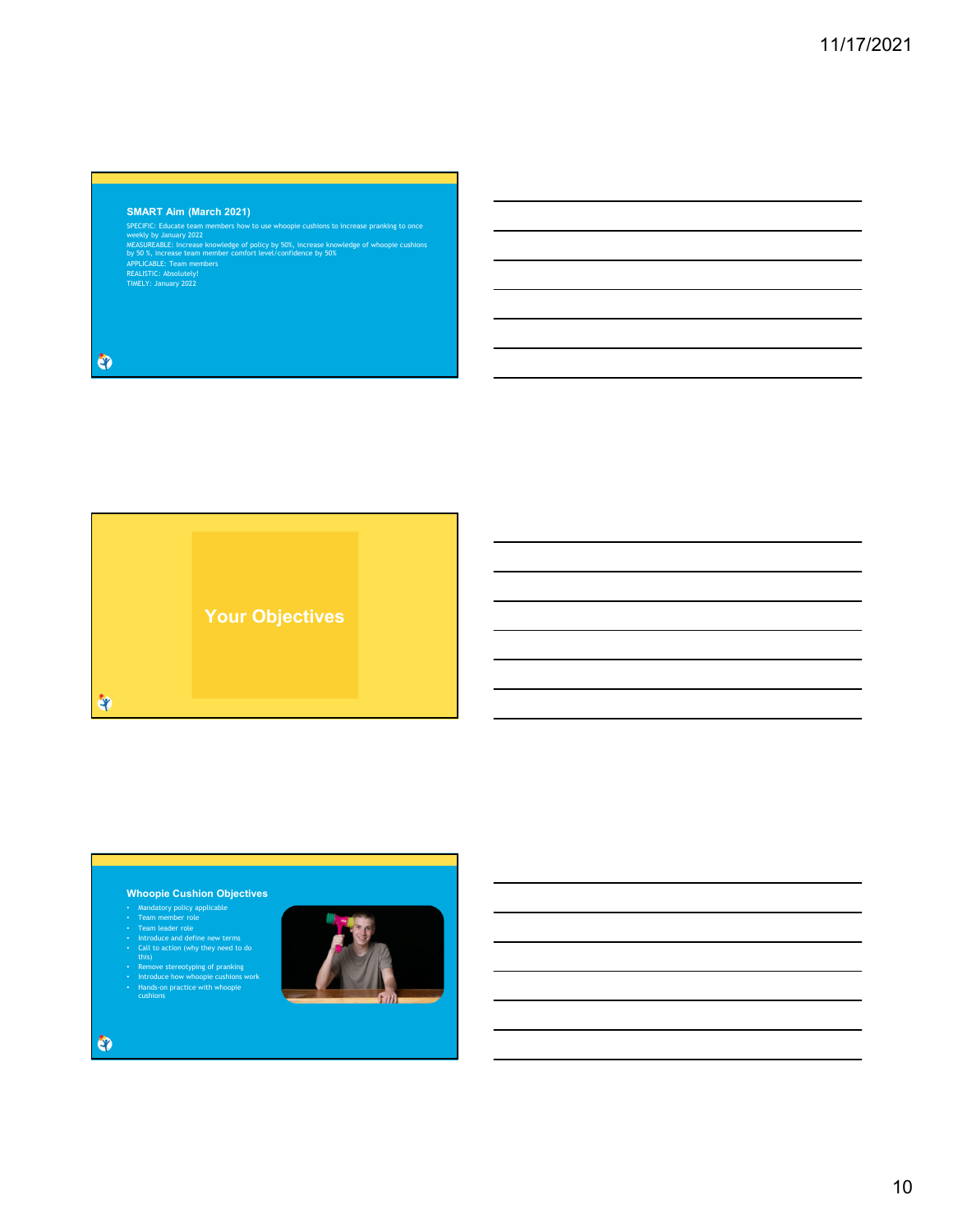

# **Statements and Theories**

Where no interaction is necessary:

- Policies
- Data
- Statements • Clinical photos
- Not time sensitive
- Pictures of objects that cannot be used in an escape room
- Videos of procedures that cannot be reproduced in an escape room
- Theoretical info that cannot be demonstrate

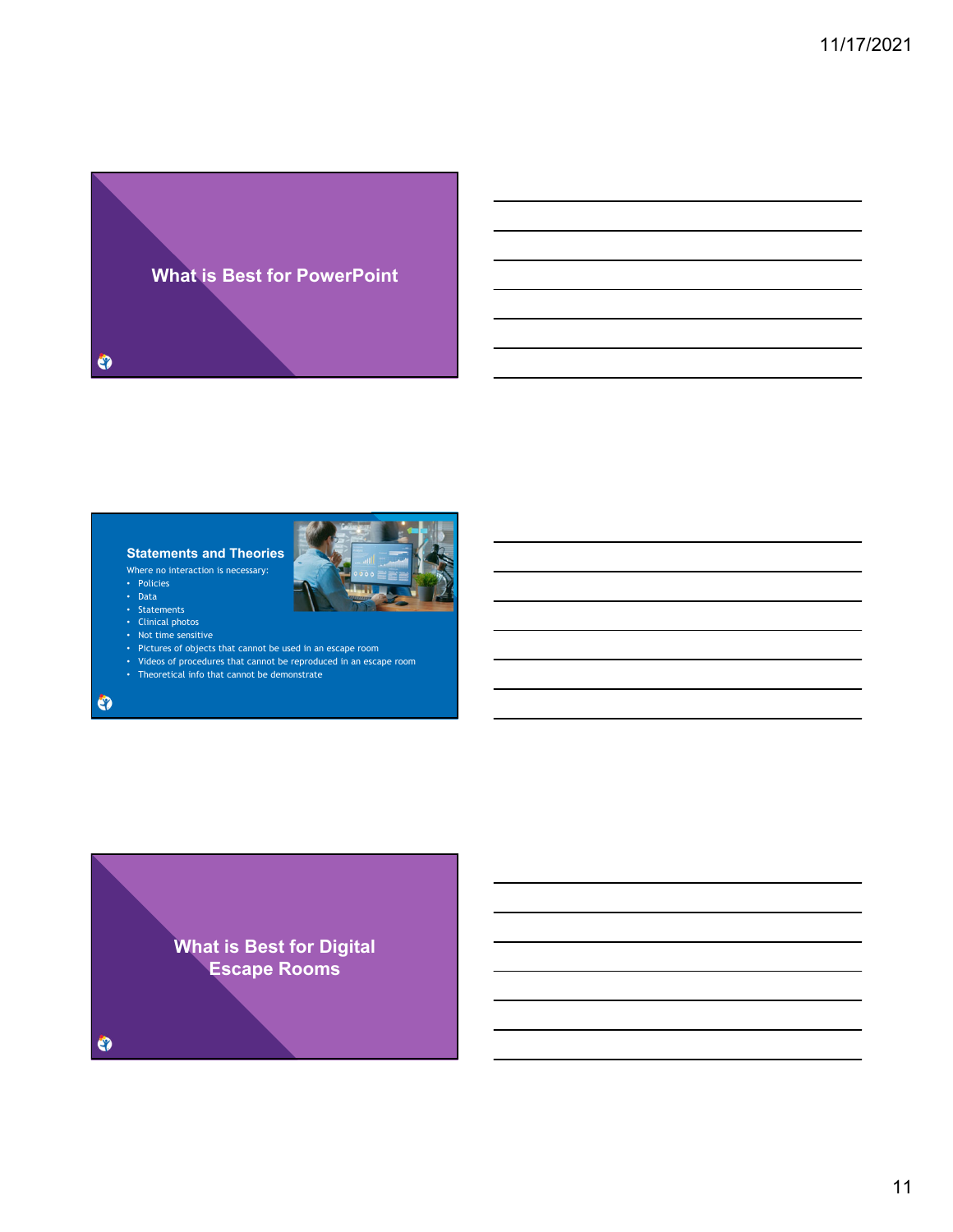## **Finite Solutions**

- Presenter can control puzzles/solutions
- Technology is available and reliable
- Ideal for fixed data points

| ò. | Linear puzzles (solve one before you can move on to the next one) |  |  |  |  |  |  |  |
|----|-------------------------------------------------------------------|--|--|--|--|--|--|--|
|    |                                                                   |  |  |  |  |  |  |  |

 $\bullet$ 



# **Physical Puzzles and Interaction**

- Jigsaw-type puzzles
- Puzzles with tactile pieces
- Introduction of supplies/equipment
- Practice with supplies/equipment
- Way-finding in workspace
- Process with pre-determined outcome
- Contributions from multiple sources
- Games that require interacting with environment
- same time)

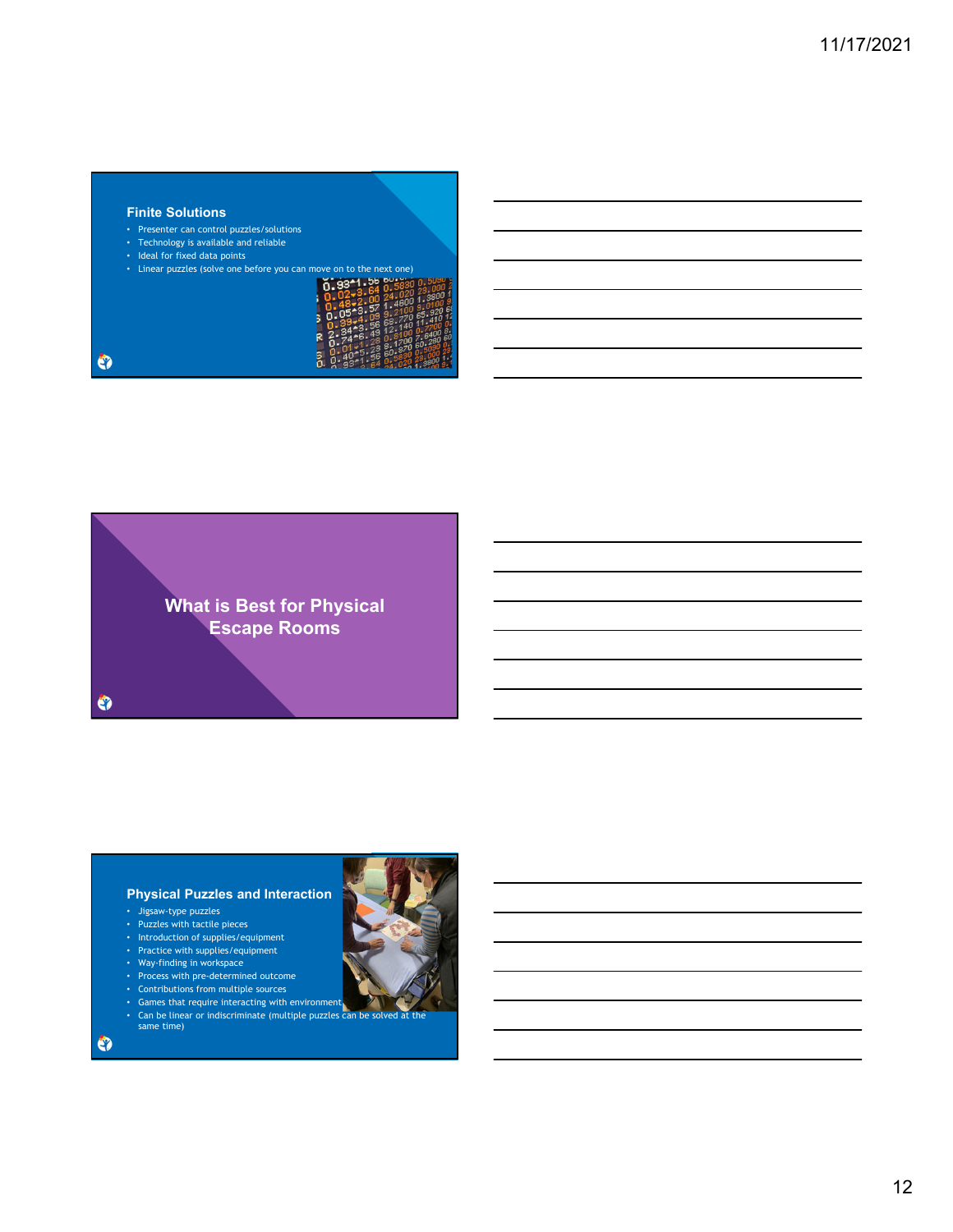

- 
- 
- 
- 
- 
- **Ask yourself...**<br>
 How much time can be allotted per group?<br>
 Is scheeduing going to present a problem?<br>
 Is scheeduing going to present a problem?<br>
 Will you have access to physical equipment, supplies, rooms?<br>
 Wil

Time to start planning

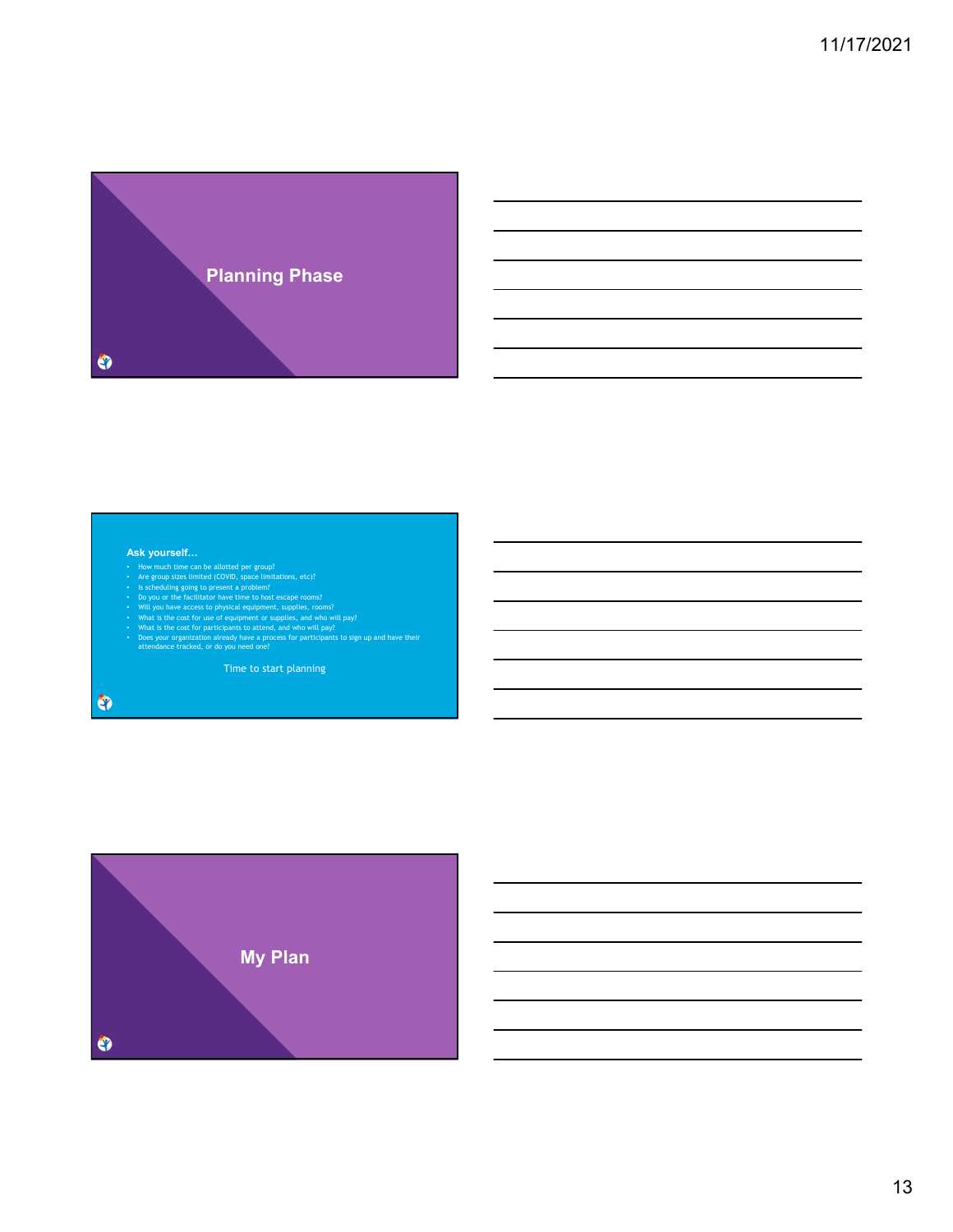# **Power Point**

- 
- 
- Introduction and define new terms<br>
 Statistical and define new terms<br>
 Statistical and Southern and The Statistical<br>
 SA patients' response to trauma may be<br>
 Thjury rarely present does not mean it<br>
 Highy rarely
- 
- 
- 
- 
- $\frac{1}{\cosh(\frac{\pi}{2})}$  cod/drink<br>Collect first urine, leave in room (until<br>chain of custody is applicable)

 $\bullet$ 

<u> 1989 - An Dùbhlachd ann an Dùbhlachd ann an Dùbhlachd ann an Dùbhlachd ann an Dùbhlachd ann an Dùbhlachd ann </u>

- 
- <u>Mandatory Reporting policy applicable</u><br>• <u>Preparing for exam</u><br>• Interdisciplinary staff's roles<br>• Provider role<br>• Provider role<br>• <u>Mandatory</u> and evidence collection process<br>• Manitalaring chain of custody<br>• Understandi
- 

# **Escape Room**

- 
- 
- 
- 
- 
- Conradery with choosing team name<br>
 Conradery with choosing team name<br>
 Which rooms appropriate for SA exam and why<br>
 Henri rooms appropriate for SA exam and why<br>
 Henrify which pattents should be considered for SA e
- 
- 
- 
- 
- $\bullet$

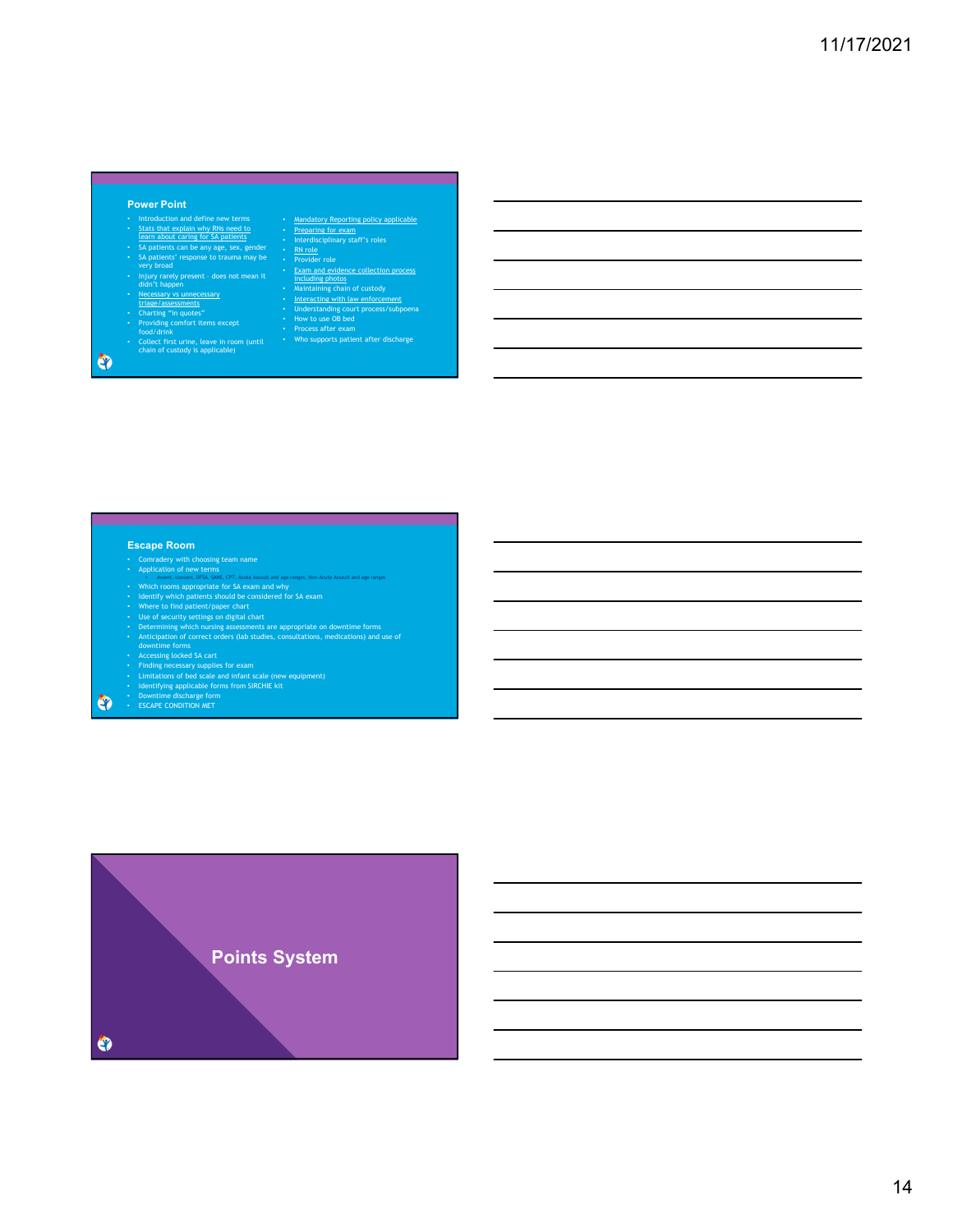# **Points Awarded For…**

- 
- 
- 
- 
- 
- 
- Choose correct patient<br>• Seable operated patient<br>• Verbalize 'Break the Glass'<br>• Choose correct assessments<br>• Choose correct assessments<br>• Open cart<br>• Weigh supplies on infant scale<br>• Complete highlighted areas of eviden
- 

 $\bullet$ 



<u> 1989 - Johann Stein, marwolaethau a bh</u>

## **Power Point**

- 
- 
- 
- Introduce and define new terms<br>• Mandatory policy applicable<br>• Team member role<br>• Call to action (why they need to do<br>• this)<br>• Remove stereotyping of pranking
- 

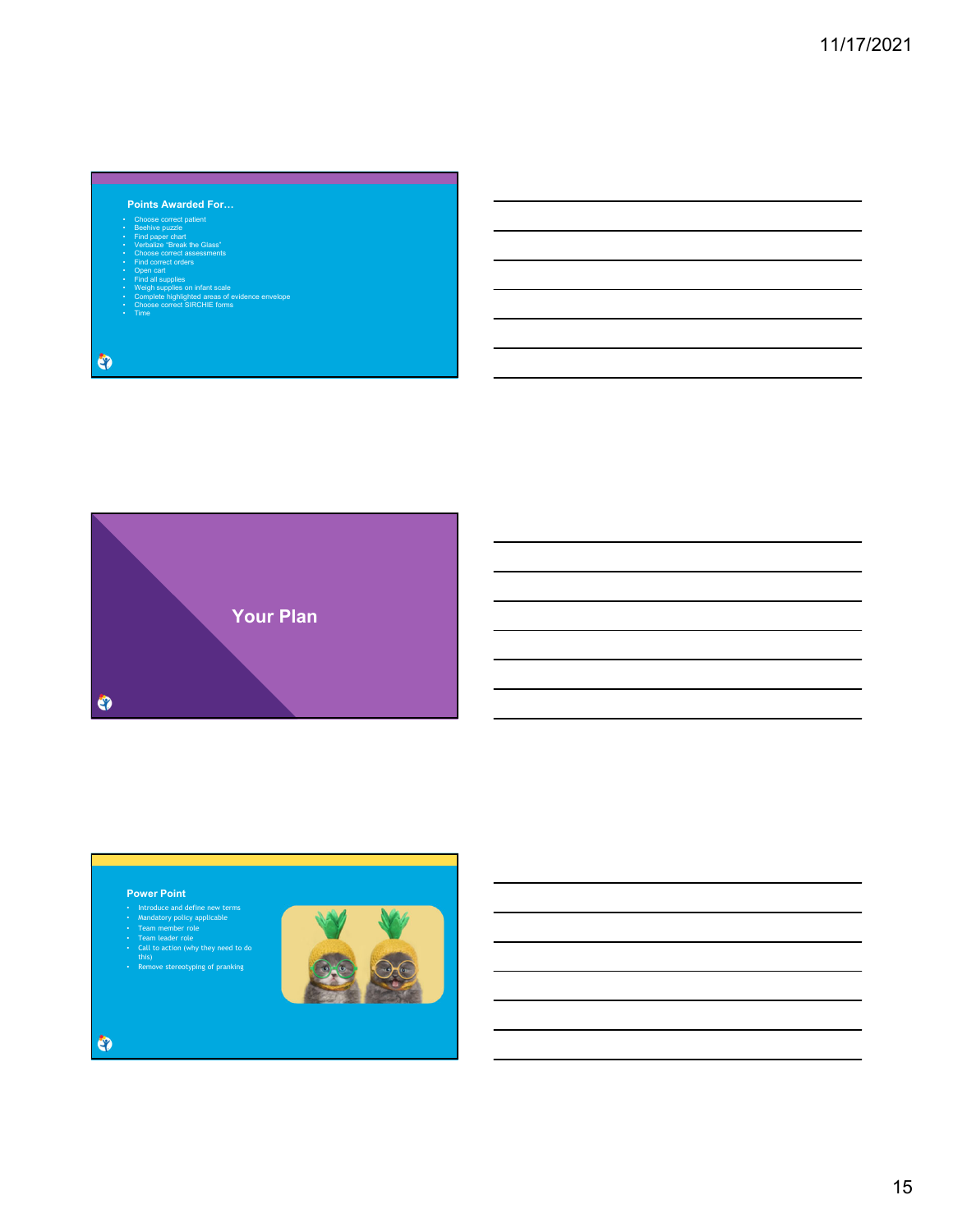# **Escape Room**

record

- Identify who should be pranked Identify appropriate time to prank Where to find whoopie cushions Introduce how whoopie cushions work
- 
- Hands-on practice with whoopie cushions
- Documentation of pranking How team leaders access pranking







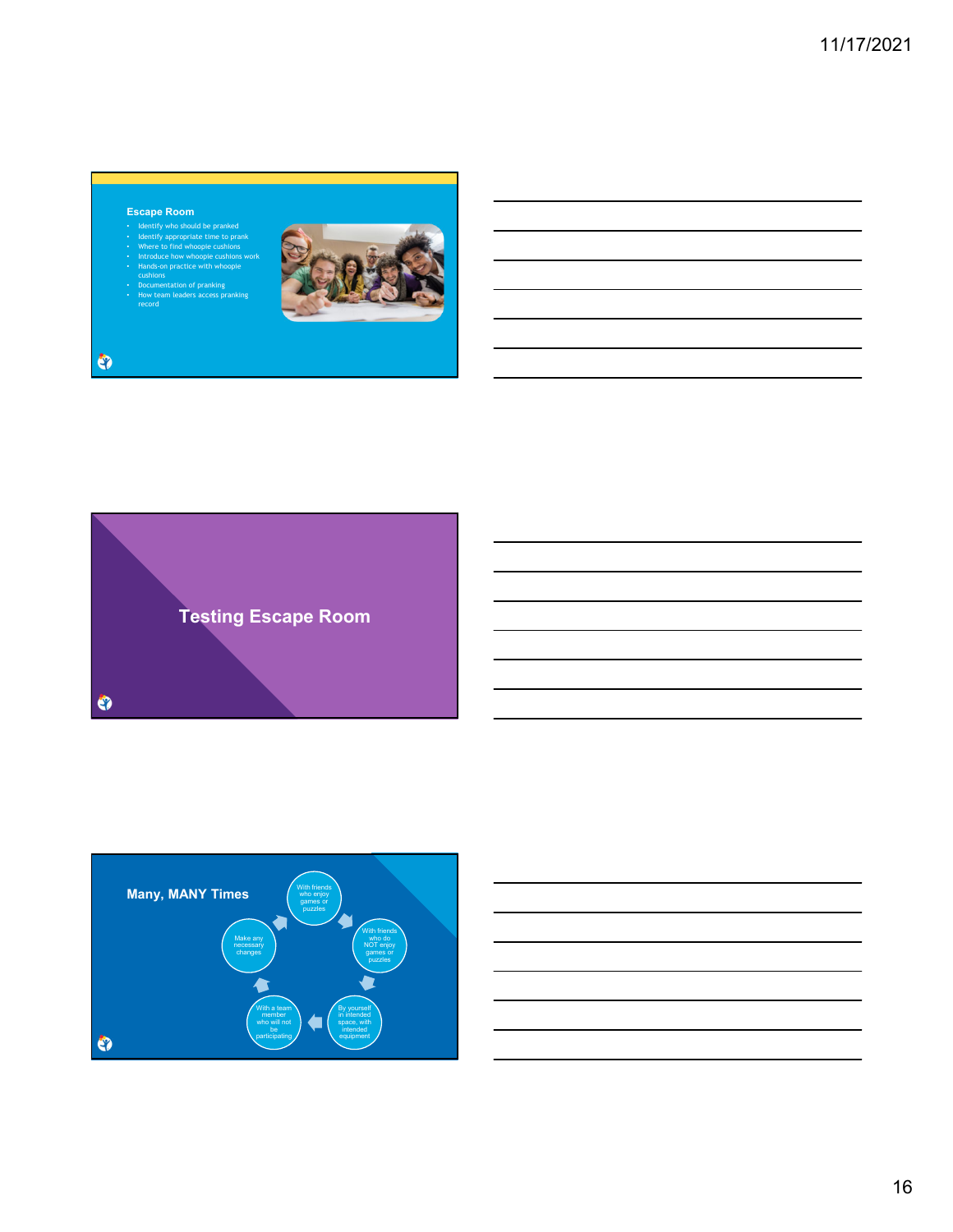

## **On Your Mark, Get Set, GO! Q4 2020**

- PowerPoint was assigned as part of quarterly learning to all ED RNs Used organization's education software to facilitate participant sign up based on pre-
- determined dates/times I was available and limited to 6 participants per session<br>• Required participants to have completed PowerPoint education prior to attending

the control of the control of the control of the control of the control of

escape room • Facilitated escape rooms throughout Q4 2020



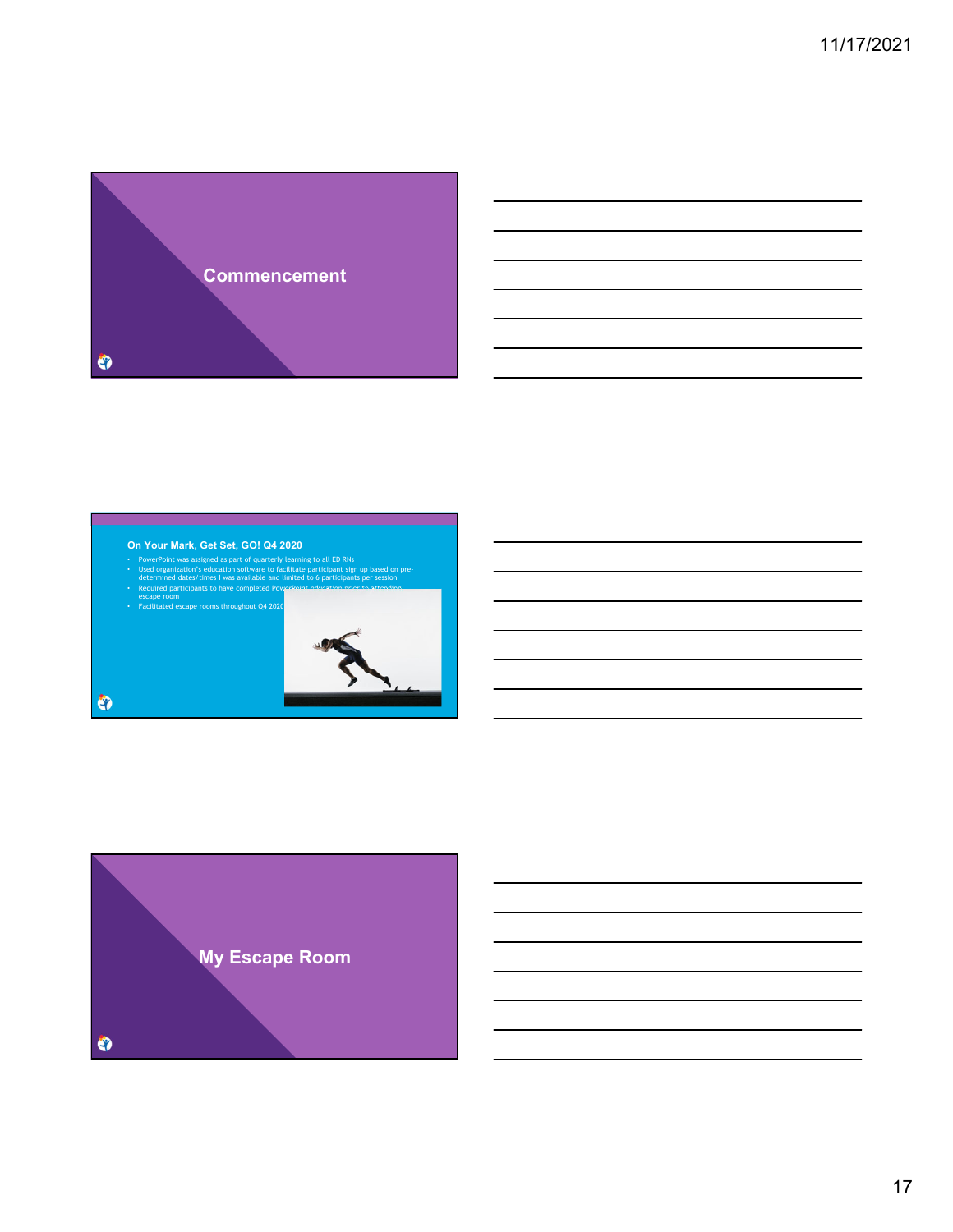11/17/2021







# **My Favorite Part**

- Discussed all the puzzles and why their solutions were correct
- Demonstrated where to find additional resources
- Open discussion about why I am a SANE
- Reiterate the importance of ASSENT during these exams
- Reiterate our role as advocates for our patients
- Answer any other questions

 $\bullet$ 

18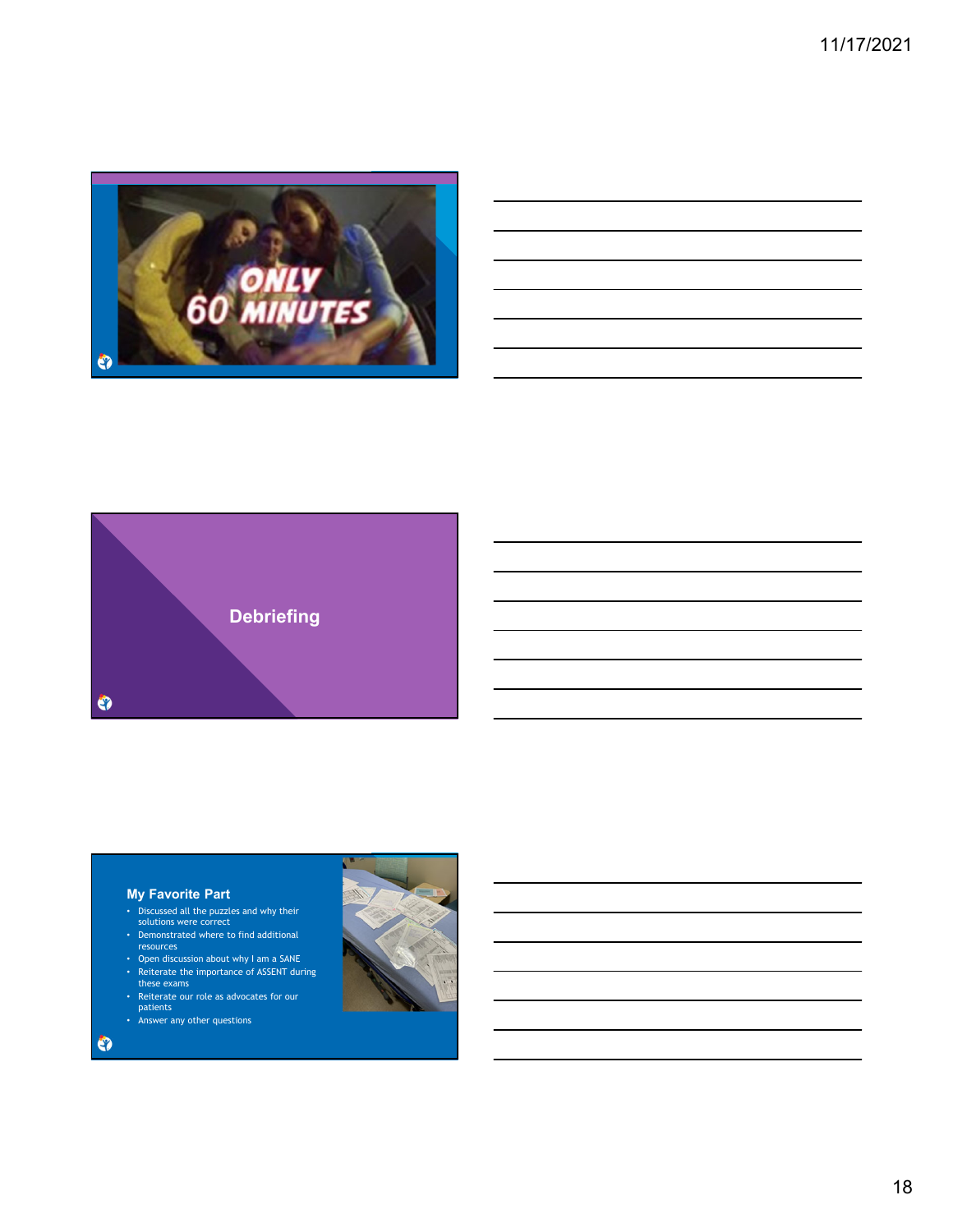

the control of the control of the control of the control of the control of

Insert pic of leader boards here

### **Friendly Competition**

- 
- Team name, participants, and points recorded Team names (not participant names) and points totals posted in staff area Winner (top points) team awarded with Starbucks gift card for each participant
- 

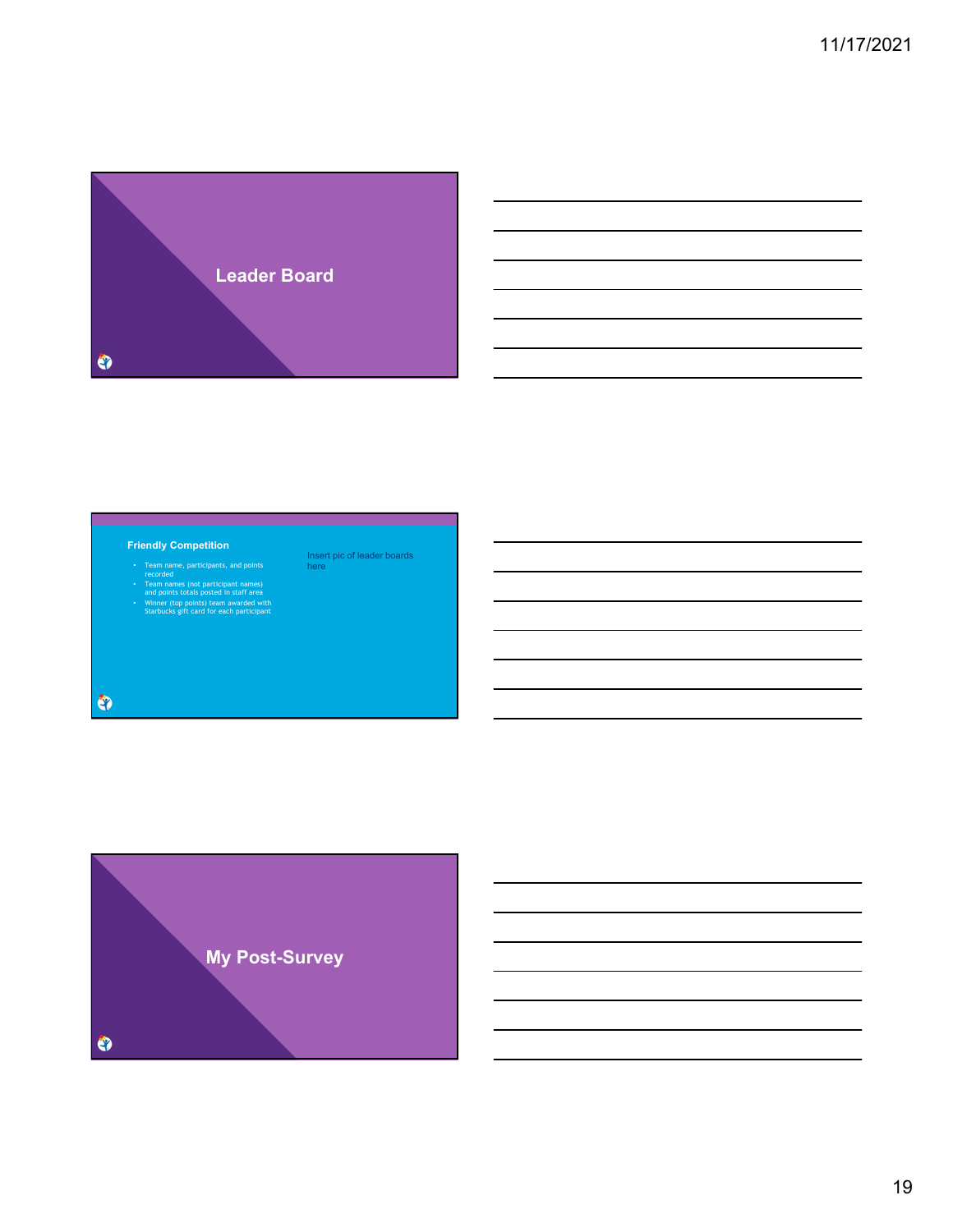

| <u> 1988 - Johann Stoff, amerikansk foarmen fan de Fryske kommunent fan de Fryske kommunent fan de Fryske kommun</u> |  |     |
|----------------------------------------------------------------------------------------------------------------------|--|-----|
|                                                                                                                      |  |     |
| and the contract of the contract of the contract of the contract of the contract of the contract of the contract of  |  | ___ |
|                                                                                                                      |  |     |
| <u> Andreas Andreas Andreas Andreas Andreas Andreas Andreas Andreas Andreas Andreas Andreas Andreas Andreas Andr</u> |  |     |
| and the contract of the contract of the contract of the contract of the contract of the contract of the contract of  |  |     |
| the contract of the contract of the contract of the contract of the contract of                                      |  |     |
|                                                                                                                      |  |     |